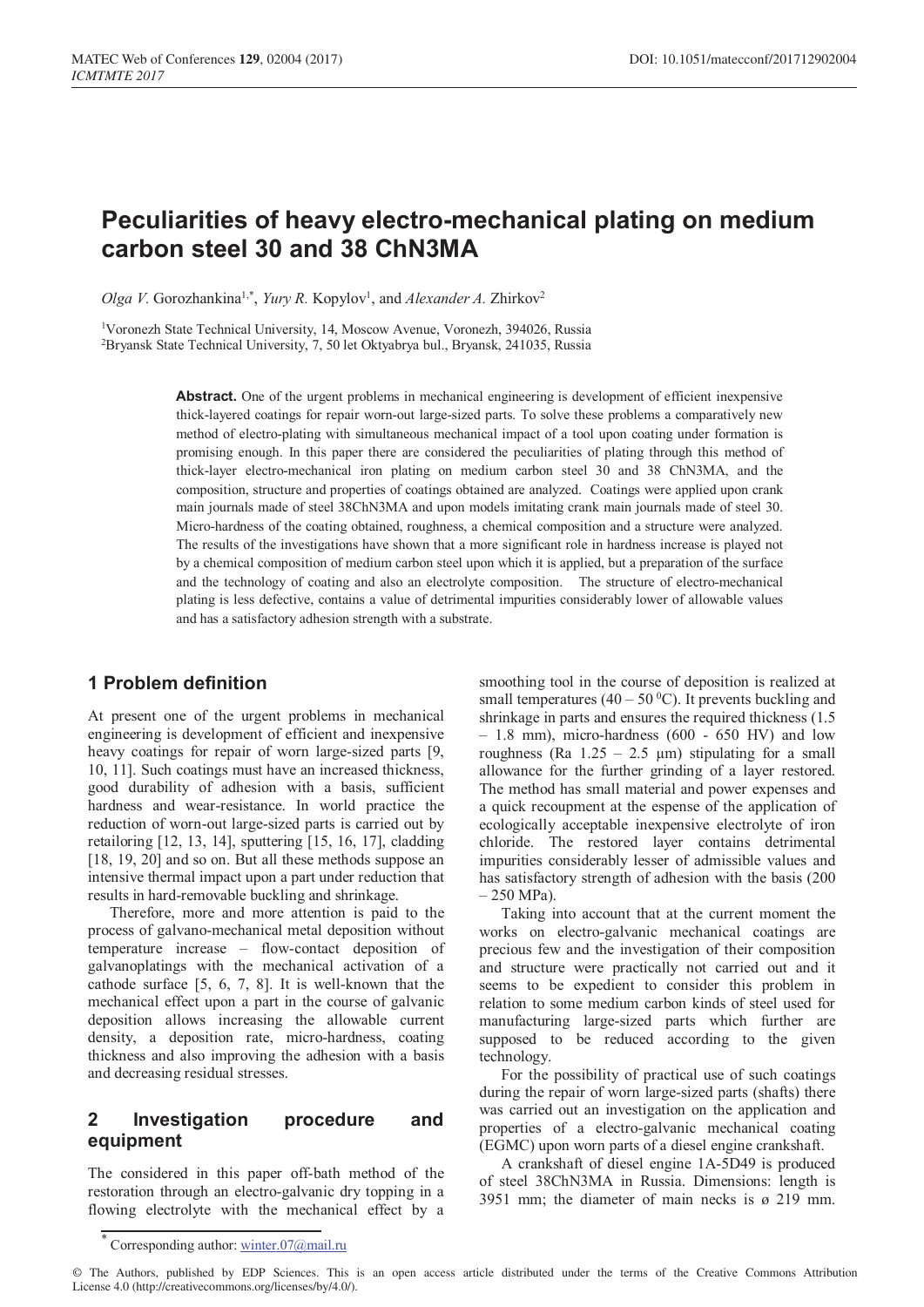Journals are nitrided, the depth of a nitrided layer is 0.5…0.7 mm. The requirements to journals reduced are the following: hardness of a reduced layer is to be not less than HV 460, at the thickness not less than 400  $\mu$ m; the adhesion strength of the reduced layer with the basis not less than  $100...150$  MPa; roughness Ra is  $0.16 \mu$ m. Coatings are to be carried out on crank main journals cut out preliminarily from a basic part (Fig. 1). At that the journals friction wear at which the further operation is already impossible makes about 0.5…0.7 mm, that is, is equal to the depth of a nitrided layer. The residual margin of fatigue resistance is 55…70%. For plating there is used a specially developed device (Fig. 2).



**Fig. 1.** Crankshaft of a diesel engine; 1 – crank main journal



**Fig. 2.** Device for electro-galvanic mechanical plating: 1,2 – two halves of a split container; 3,4 – anode two parts; 5 – seal;  $6 -$  tool for smoothing; 7,9 –levers; 8,10 – electrical drive; 11 – outlet for electrolyte feed; 12 – outlet for electrolyte discharge; 13 – outlet for removal of hydrogen formed.

The device contains an electro-galvanic cell as a split conatiner, anode consisting of two parts and a tool for smoothing a coating layer under formation. As anode there are used electrodes made of steel 30. As tools for the mechanical effect upon a layer under reduction the mineral ceramic plates are used. Flow electrolyte is fed into a cell. A part rotates, at current supply begins a process of iron sedimentation on a part surface and at the same time a surface of the part is smoothed by a mineral ceramic tool. At the same time the effort for tool pressure to the coating surface is normalized, a tool performs reciprocating movements.

A very significant moment is a preparation of a part surface to sedimentation, in particular, an electrochemical pickling. As a rule, a pickling is carried out in a separate bath and during the transfer of the prepared part from the bath of pickling into the bath of sedimentation on the surface of the part there is appeared a thin juvenile layer of oxides which decreases considerably adhesion strength of a coating with main metal.

In our case pickling is carried out in the bath of dry topping without oxygen access in order to decrease or even exclude completely the formation of an oxide layer

and increase the adhesive strength of a coating with main metal. After the surface preparation the electrolyte of pickling is pumped out from a cell, a bath is washed out and further an electrolyte of dry toppong is supplied in a cell in a flow mode (consumption 10 l/min) which is performed already up to the end of the process of electro-galvanic mechanical dry topping.

Sedimentation begins with the realization of the socalled accelerating mode:

- dc is supplied to the part under reduction in the course of 5 min at the least values of cathode current density  $i_k = 500 \text{ A/m}^2$ ;

- current density increases gradually up to operational values  $2500$  A/m<sup>2</sup> in the course of 10-15 min;

- after this for the obtaing of an electro-galvanic mechanical coating there is included a mechanical impact in the process which effects a surface of sedimentation by a polished electro-chemically neutral tool adjusted beforehand to the essential parameters. In the course of sedimentation a temperature, a concentration and acidity of electrolyte, current density are supported constantly.

The average value of the initial micro-hardness (before coating) of a shaft main journal was obtained according to 48 measurements and makes HV 325 units; an error from HV 18 up to HV 26. The average value of micro-hardness of the obtained EGM coating after polishing is obtained according to 120 measurements and makes HV 730 units; an error from HV 20 up to HV 54.

The thiskness of EGM coating for one side is 0.85 mm; the diameter of of a shaft journal with coating after polishing is ø 220.4 mm. The coating according to geometry and hardness corresponds to the technical specification.

Coating roughness Ra according to data of 10 measurements is  $0.325 - 0.45$  µm and does not exceed the requirements of the drawing Ra 0.63 µm.

These results are obtained at Voronezh Engineering Plant in the central measurement laboratory.

For convenient investigations with the aid of a metallographic microscope and for a more thorough study of the structure, EGM- and electrogalvanic (EG) coating is applied on the surface of cylindrical hollow samples made of steel 30. The dimensions of models imitating journals of crankshafts are the following : length 100 mm, external diameter  $\alpha$  60  $\pm$  0.2 mm, inner diameter  $\sigma$  54  $\pm$  0.2 mm (Fig. 3, a). The average hardness of a test surface of samples before dry topping HV 230-250.



prepared for dry topping – а; metallographic sample for metallographic investigations cut out from a cylindrical model of the part - b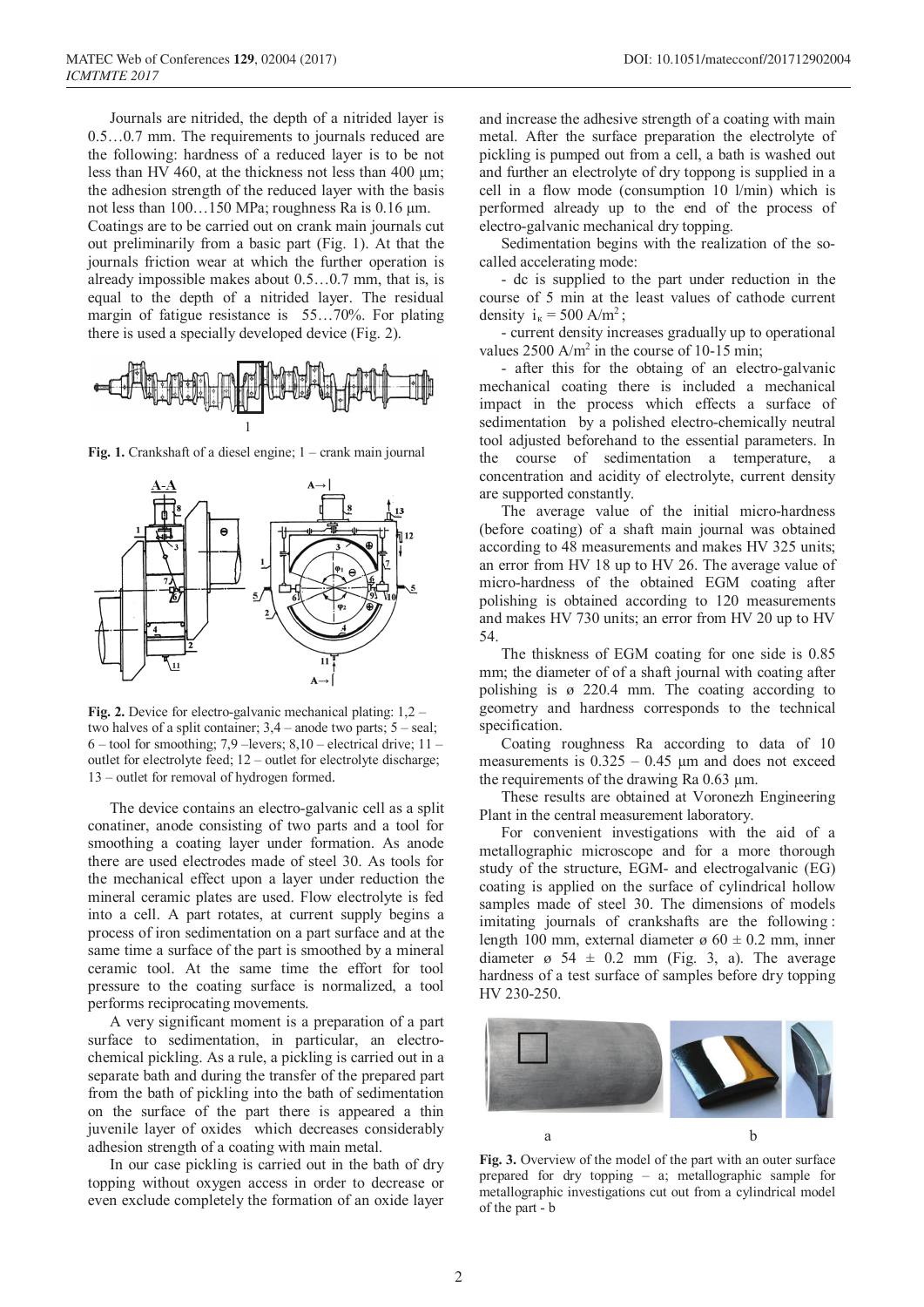Electrolyte composition and sedimentation modes of EGM- and EG coatings are shown in Table 1.

| <b>Table 1.</b> Electrolyte composition and sedimentation modes of |  |
|--------------------------------------------------------------------|--|
| EGM- and EG coatings                                               |  |

| Sedimentation                           | With                                  | Without            |
|-----------------------------------------|---------------------------------------|--------------------|
| parameters                              | mechanical                            | mechanical         |
|                                         | effect (EGM)                          | effect             |
|                                         |                                       | (EG)               |
| Electrolyte                             | FeCl <sub>2</sub> · 4H <sub>2</sub> O | $FeCl2 \cdot 4H2O$ |
| composition                             |                                       |                    |
| Chloride<br>iron                        | 350                                   | 350                |
| concentration<br>in                     |                                       |                    |
| electrolyte,<br>$C_{Fe}$ ,              |                                       |                    |
| $\text{kg/m}^3$                         |                                       |                    |
| Electrolyte                             | 333                                   | 333                |
| temperature, T, <sup>0</sup> K          |                                       |                    |
| acidity,<br>Electrolyte                 | 1,0                                   | 1,0                |
| pH                                      |                                       |                    |
| Cathode<br>current                      | 2500                                  | 2500               |
| density, $i_{\kappa}$ , $A/m^2$         |                                       |                    |
| Tool pressing force to                  | $\mathfrak{D}$                        |                    |
| coating surface, F, H                   |                                       |                    |
| Frequency of tool                       | 40                                    |                    |
| reciprocating                           |                                       |                    |
| displacements,<br>$\omega_{\text{H}}$ , |                                       |                    |
| $min-1$                                 |                                       |                    |
| Circumferential                         | 0,2                                   | 0,2                |
| velocity of<br>part                     |                                       |                    |
| rotation, V <sub>0</sub> , m/sec        |                                       |                    |
| Electrolysis<br>time                    | 6                                     | 6                  |
| support, t, h                           |                                       |                    |

#### **3 Research results and their analysis**

After having obtained a coating one cuts from the part some samples with dimensions about  $22x22x3$  mm and further they are under analysis (Fig. 3, b). In case of EG coating the surface for the sedimentation is prepared in a common way in a separate bath for pickling. A chemical composition of EGM coating and a basic metal are analyzed through Coulomb metering method with the aid of express-analyzers. At that the percentage of the content of carbon, hydrogen and sulfur in a surface layer (Table 2).

**Table 2.** Chemical composition of EGM coating and basic metal

| Chemical composition of EGM coating and basic metal |                    |             |  |
|-----------------------------------------------------|--------------------|-------------|--|
| Chemical                                            | Content, %         |             |  |
| element                                             | Basic metal, steel | EGM coating |  |
|                                                     | 30                 |             |  |
| Carbon (C)                                          | 0.223              | 0.086       |  |
| Hydrogen (H)                                        | 0.0042             | 0.0043      |  |
| Sulfur $(S)$                                        | 0.0088             | 0.0021      |  |

According to the results of the investigation hydrogen content in EGM coating is small (0.004 – 0.005%) which corresponds approximately to hydrogen quantity (0.0042%) in basic material (steel 30) obtained in a metallurgical way. It may be explained by that the adatoms of hydrogen from the surface of the coating deposited are eliminated systematically and quickly enough by a smoothing tool that is why it is possible to

suppose that such a low content of hydrogen in the coating obtained depends just upon this. As a rule in electro-plated coatings without a mechanical effect the hydrogen content is higher and makes  $0.0098 - 0.01\%$ , that increases brittleness.



**Fig. 4.** Diffractogram of a heavy (1.8 mm for one side) EGM iron coating obtained on the diffrectometer of D2Phaser Bruker type with the use of Cu-radiation

The fulfilled analysis of X-ray diffractograms of EGM coating (Fig. 4) has revealed the existence of a solid solution on the basis of lettice  $\alpha$ -Fe to which points out a certain displacement of diffraction maximums regarding their position on the diffractograms of pure iron plating. Such a displacement points out to the presence a small quantity of admixtures in an iron coating which is confirmed by the results of Coulomb metering and electronic analysis. The obtained diffractogram of EGM heavy iron coating is a common diffractogram of a polycrystal and represents a set of peaks on a smooth line of the background. According to data of the X-ray structural analysis the substance under investigation is single-phase.

In general case of electroplated coatings obtained in chloride, sulfated and other iron electrolytes there is observed an obvious lamination of the structure caused by layers formed occasionally on a cathode with a large content of hydroxides. On their surface there are formed layers of polycrystals with a metal structure and a considerably lesser content of hydroxides [1] (Fig. 5, b).

During the investigation of EGM heavy iron coatings on the optical microscope a lamination is not detected (Fig. 5, а). It is explained, in the author's openion, with that a smoothing tool affects occasionally and intensive upon coating crystals formed and contributes to electrolyte mixing at the cathode and also to the partial purification of a cathode layer from hydroxides which eliminates an interval in the formation of layers with hydroxide insertions. The application of the mechanical effect with a smoothing tool results in the formation of a more dense and even structure of EGM coating.

One of the significan parameters of EG and EGM coating is thiskness. A maximum obtained thickness of a coating and the dependence of its increase upon the time of a process for EGM dry topping and common EG dry topping without a mechanical effect are under investigation. The results of the investigation are shown in the graph (Fig. 6).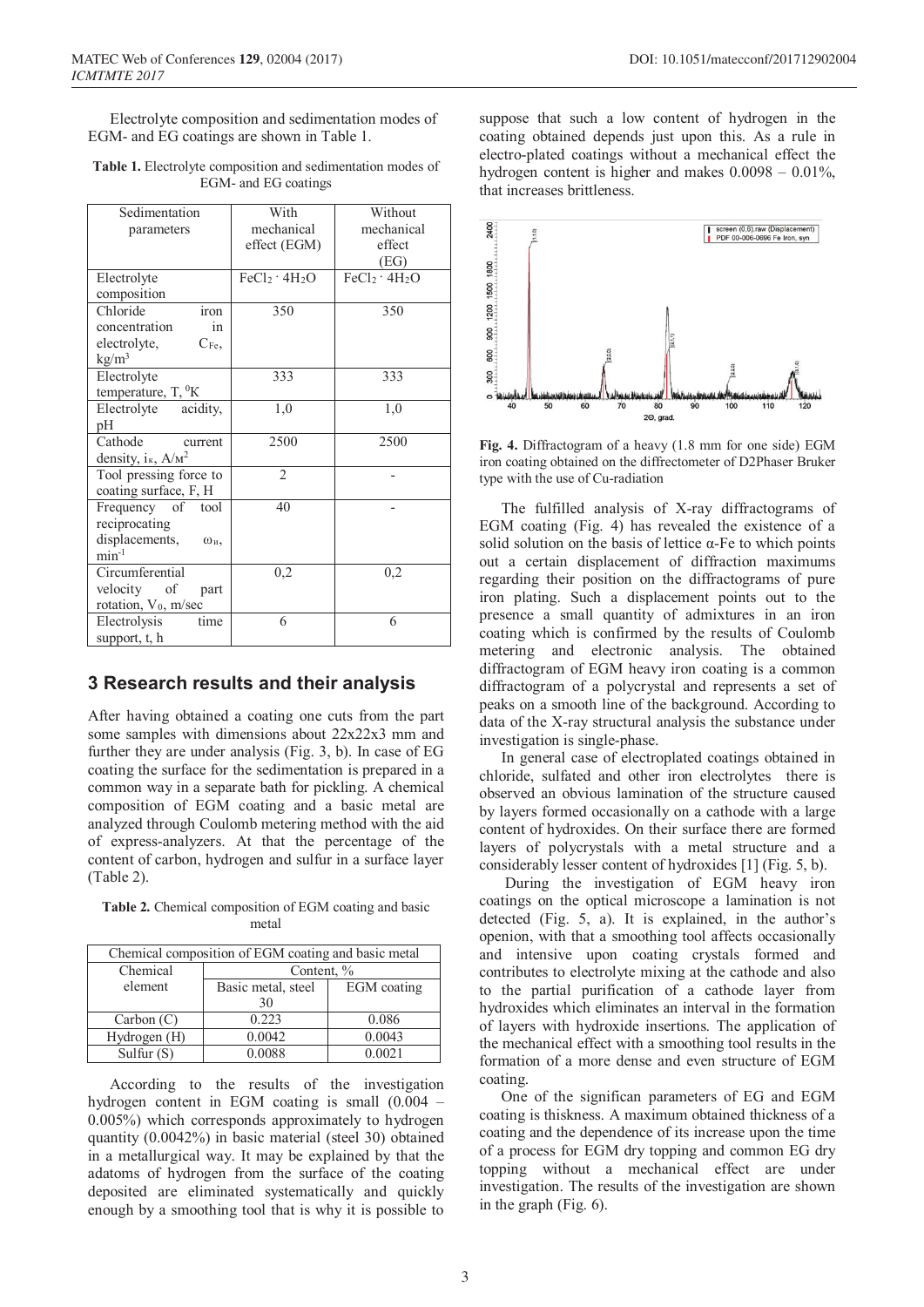

**Fig. 5.** Coating microstructure on a microsection: a – EGM coating; b - EG coating obtained at the same mode



**Fig. 6.** Dependence of the thickness of EGM and EG coating upon the sedimentation time

The maximum achieved thickness of EGM coating during the 6 hours period of sedimentation makes 1.8 mm without a layer increase delay. In EG coating occurs an increase delay of the sedimentation thickness; a general thickness of a layer during the 6 hours period of sedimentation makes less than 1.4 mm. In such a way as compared with a common bath electro-galvanic dry topping an electro-galvanic mechanical dry topping allows obtaining a layer of the thickness large enough without time delay in the process efficiency.

The investigations of micro-hardness are carried out on a micro-hardness meter PМТ-3. The micro-hardness of the main metal (steel 30) was 230 - 250 HV. The micro-hardness of EGM coating was 600 - 717 HV.

On the basis of data obtained there was formed a histogram (Fig. 7) showing the dependence of the microhardness of a layer obtained upon the steel grade of initial material.

The micro-hardness of EGM coating obtained through the plating on steel 38ChN3МА does not exceed substantially the micro-hardness of EGM coating obtained through the plating on steel 30. It could be drawn a conclusion that a more significant role is played in hardness increase in coatings obtained not by a chemical composition of medium carbon steel upon which a coating is applied, but a surface preparation and a plating technology and also an electrolyte composition. The adhesion strength (according to Ollard-Melkov method) of the coating with the basis,  $\sigma_{ad}$  at the surface preparation only by a standard pickling reaches values 38.5 – 57.7 МPа (for EG coating).



**Fig. 7.** Dependence of hardness of EGM coating upon a steel grade of initial material

Pickling in a dry topping bath prepared for surface sedimentation allows increasing values of the adhesion strength,  $\sigma_{ad}$  up to 201.2 – 247.4 MPa (for EGM coating), that is, approximately five times with regard to a common pickling in a sulfate bath. As a part is not transferred into another bath and it does not have contact with air, then on its surface there are no foreign matters and no oxide films are formed that ensures the best adhesion strength of a coating with the basis.

## **4 Conclusions**

In accordance with data of Yu.N. Petrov, G.N. Zaidman et al. [2, 3] it was established that the peculiarity of the structure electrolytic iron is the utmost workhardening of this material and the 'frost' of its defects. Just this peculiarity forms the highest iron strength and determines its capacity to resist successfully friction and wear and also other motion deformations.

In our case the whole amount of EGM coating is workhardened – strengthened in a layer-by-layer way by the impact of a smoothing tool and as a result of this there is formed a large density of dislocations. In such a way, a layer of electro-galvanic mechanical iron possesses a sufficient micro-hardness and wear-resistance which is confirmed by data shown in [4].

#### **References**

1. Е.D. Pleshka, *Electric Methods of Surface Treatment* **44 (4)**, 17 (2008)